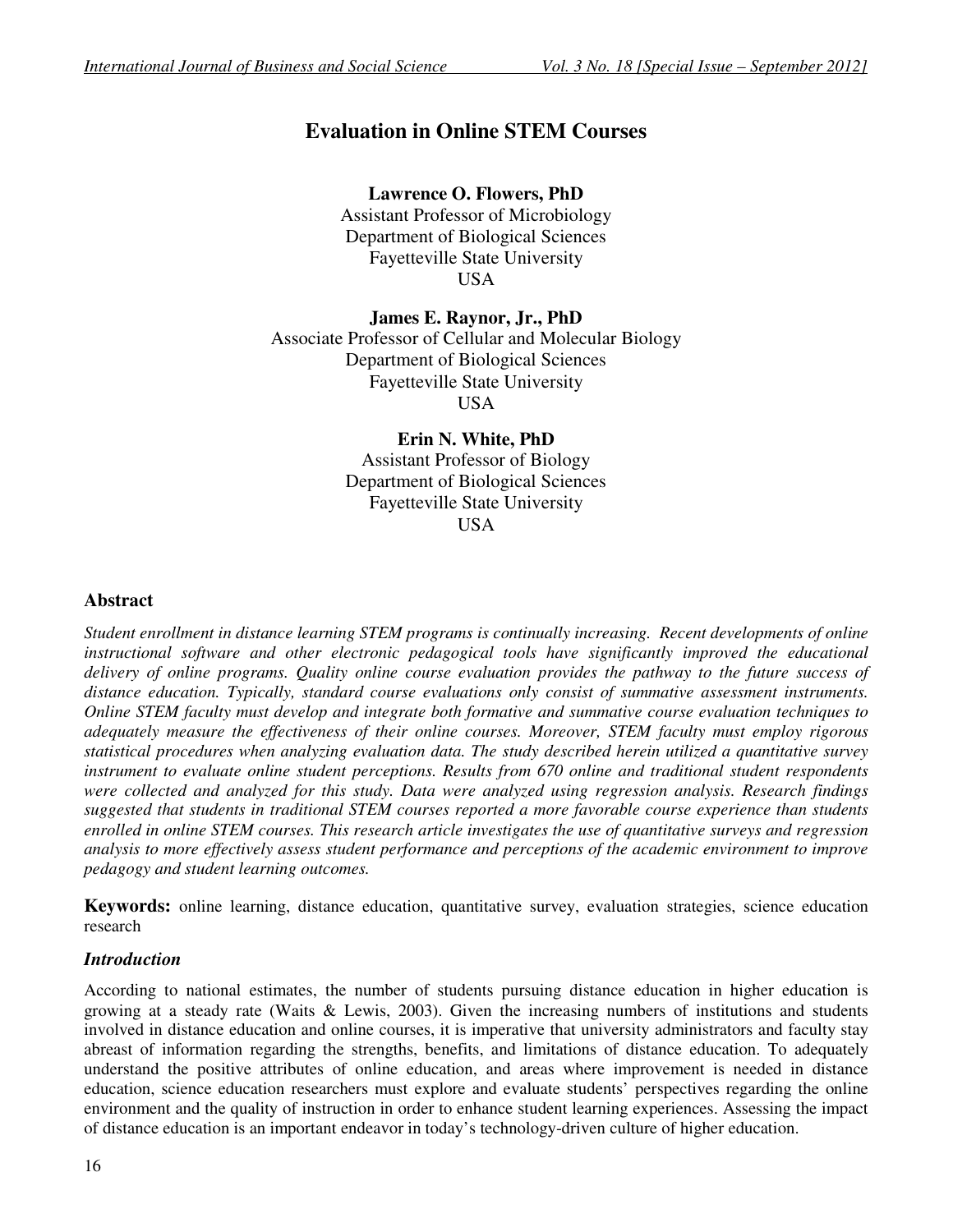In response to this growing need, researchers have begun to develop instrumentation and special techniques designed to measure the effectiveness of online courses versus traditional courses (Roberts, Irani, Telg, & Lundy, 2005; Walker & Fraser, 2005). Viewed collectively, these instruments have the potential to be used in online courses as well as in traditional courses to support more accurate measurements to evaluate the degree to which the quality of instruction impacts the success of student learning.

The purpose of this study is to establish data on students' perceptions and experiences in STEM online courses. The data will be used to support the development and design of additional studies to glean information on the following research questions: a) How do students taking STEM online courses perceive their instructors ability to design and implement effective instruction?, b) How do students taking STEM online courses perceive the effectiveness of their courses?, and c) To what extent are students satisfied in STEM online courses?

Although it is one of the most discussed issues in science education, the topic of evaluation remains an important issue in the 21<sup>st</sup> century. Proper evaluation involves three cyclical phases: preparation, implementation, and evaluation of data (Murray & Murray, 1992). The first phase of proper evaluation, preparation, involves a variety of decisions concerning: a) What to evaluate?, b) How to evaluate it?, and c) What represents positive data? The first phase of proper evaluation requires a tremendous amount of planning. The second phase involves implementation of the evaluation process. This phase incorporates monitoring students' responses and managing the evaluation process. The third phase of proper evaluation involves the analysis of the evaluation data. This phase incorporates reviewing the data and deciding if the intended goal (phase 1) was met.

One type of student evaluation tool STEM online instructors can employ is to use short (e.g., 5-10 question) introductory questionnaires in the beginning of the course that investigate students' knowledge base and their prior experiences with online courses. This information will provide the online instructor with information regarding misconceptions, deficiencies, and potential barriers students may have. Based on student responses, online instructors can tailor their instruction and online academic support to specific students or groups of students to ensure their early success in the course (Dougherty, 1997). To tackle the problems associated with assessing problem solving skills and higher order thinking skills, online instructors are encouraged to employ modified objective examinations. Modified objective exams consist of standard multiple choice, true/false, short answer, and matching questions, but also require students to provide a rationale for their answers.

Online STEM instructors should employ an array of evaluation methods to accurately determine students' scientific aptitude levels and perceptions of the learning environment. One method to evaluate student learning is to use performance-based assignments such as STEM-based projects and individual portfolios that contain student work. Additionally, while traditional end-of-the semester course evaluations are comparable to online evaluations in terms of mean ratings and amount of student comments (Stowell, Addison, & Smith, 2012) special consideration must be given to designing effective end-of-the semester evaluations consistent with online instruction. The overarching purpose of the research study is to advocate the use of multiple online course and student evaluations coupled with appropriate statistical analytical procedures to improve current and future online courses.

# *Methodology*

#### **Conceptual Overview**

The quantitative research component for this study includes the administration of an evaluation instrument designed to conceptualize students' dispositions regarding their academic experiences. The conceptual framework for the quantitative research component of the study is based on numerous research investigations on the effects of college on student development (Astin, 1993; Pascarella & Terenzini, 2005).

#### **Participants**

Institutional Review Board (IRB) approval was obtained prior to commencement of the quantitative study. The research study was conducted in a southeastern, four-year university. The study consisted of 670 undergraduate students majoring in a wide variety of academic disciplines (e.g., non-science majors and science majors). Of the sample, approximately 39% were men and 61% were women. Student participants were enrolled in online and traditional (e.g., face-to-face) courses in introductory STEM courses.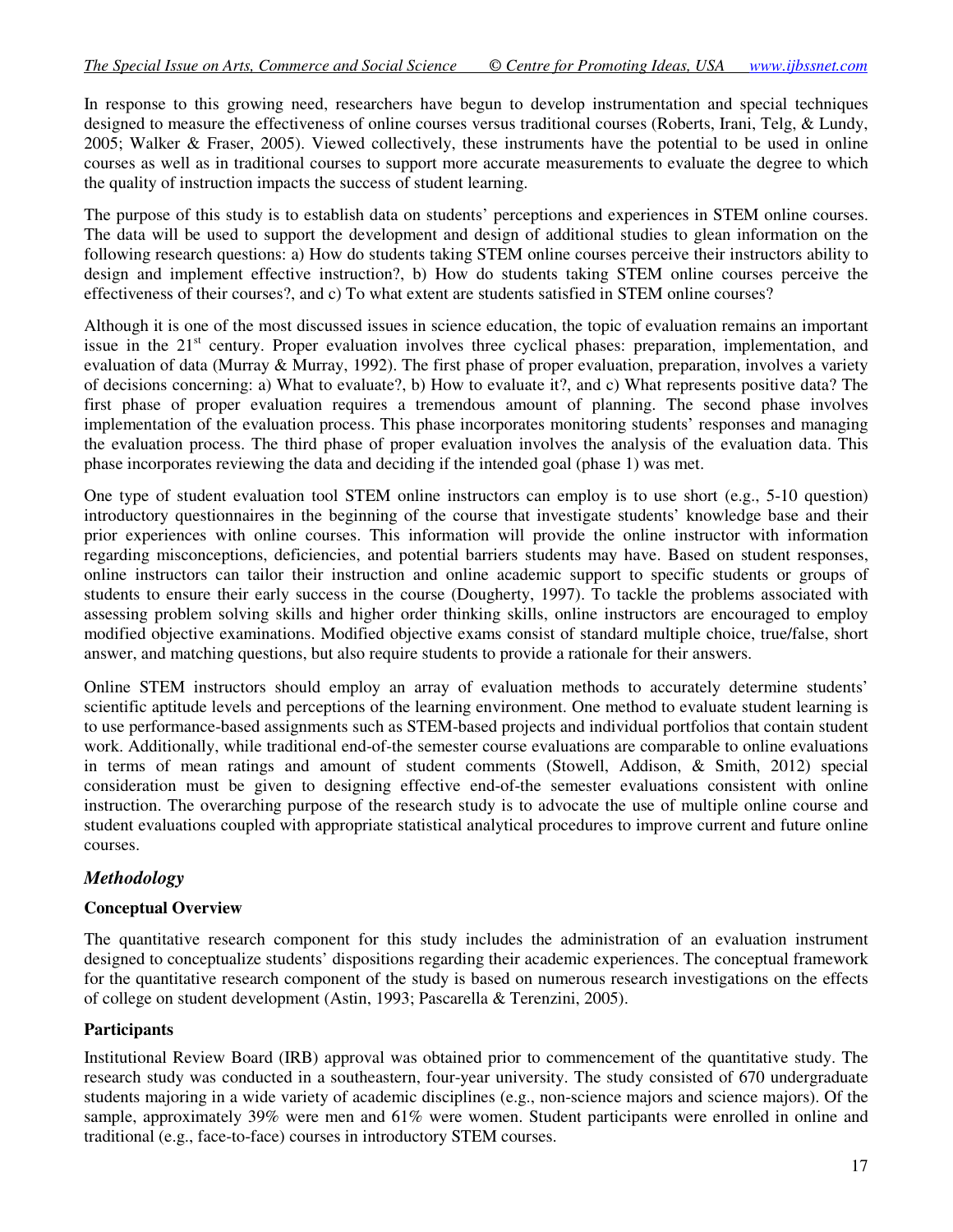# **Data Analysis Procedures**

The quantitative instrument utilized in this study consisted of two major scales: the instructor scale and the learning experiences scale. The instructor scale is a 13-item, Likert-type scale (e.g.,  $1 =$  poor to  $5 =$  excellent). The instructor scale measures students' perceptions of the instructor's ability to plan and teach the course. The learning experiences scale is a 7-item, Likert-type scale. The learning experiences scale measures students' perceptions of the technology and course learning experiences. Quantitative data collected from undergraduate students were transferred into SPSS®, coded, and analyzed using regression analysis. The use of regression analysis allowed researchers to control for the influence of other factors or eliminate confounding variables that may impact the dependent variable. In the present study we controlled for differences in precollege characteristics, institutional characteristics, academic experiences, and nonacademic experiences to more precisely determine the effects of online STEM courses on student perceptions. Each item from the quantitative instrument was analyzed to ensure it was suitable for statistical analysis (data not shown). All statistical results were reported significant at the  $p < .01$  level. Effect sizes were also computed by dividing the regression coefficient by the pooled standard deviation of the outcome measure to examine the practical significance of the regression coefficient (Cohen, 1988).

#### **Results**

Research findings reveal informative information regarding students' perceptions of the online learning environment in a STEM course. The instructor scale and the learning experiences scale were used in the present study (Table 1). Statistically controlling for differences in precollege characteristics, institutional characteristics, academic experiences, and nonacademic experiences, students in traditional STEM courses reported a more favorable course experience than students who took online STEM courses.

# **Table 1**

# *Quantitative Survey***<sup>a</sup>**

#### *Learning Experiences Scale*

- 1. Relationship between examinations and learning activities.
- 2. Appropriateness of assigned materials (readings, video, etc.) to the nature and subject of the course.
- 3. Timeliness in delivering required materials.
- 4. Reliability of the technology(ies) used to deliver this course.
- 5. Technical support's ability to resolve technical difficulties.
- 6. Availability of necessary library resources.
- 7. Convenience of registration procedures.

# *Instructor Scale*

- 1. Description of course objectives and assignments.
- 2. Communication of ideas and information.
- 3. Expression of expectations for performance in this class.
- 4. Availability to assist students in or out of class.
- 5. Respect and concern for students.
- 6. Stimulation of interest in course.
- 7. Enthusiasm for the subject.
- 8. Interaction opportunities with other students.
- 9. Timeliness in returning assignments.
- 10. Coordination of the learning activities with the technology.
- 11. Encouragement of ind ependent, creative, and critical thinking.
- 12. Facilitation of learning overall.
- 13. Overall rating of instructor.

<sup>a</sup>Likert-type scale (1 = poor, 2 = below average, 3 = average, 4 = above average, 5 = excellent)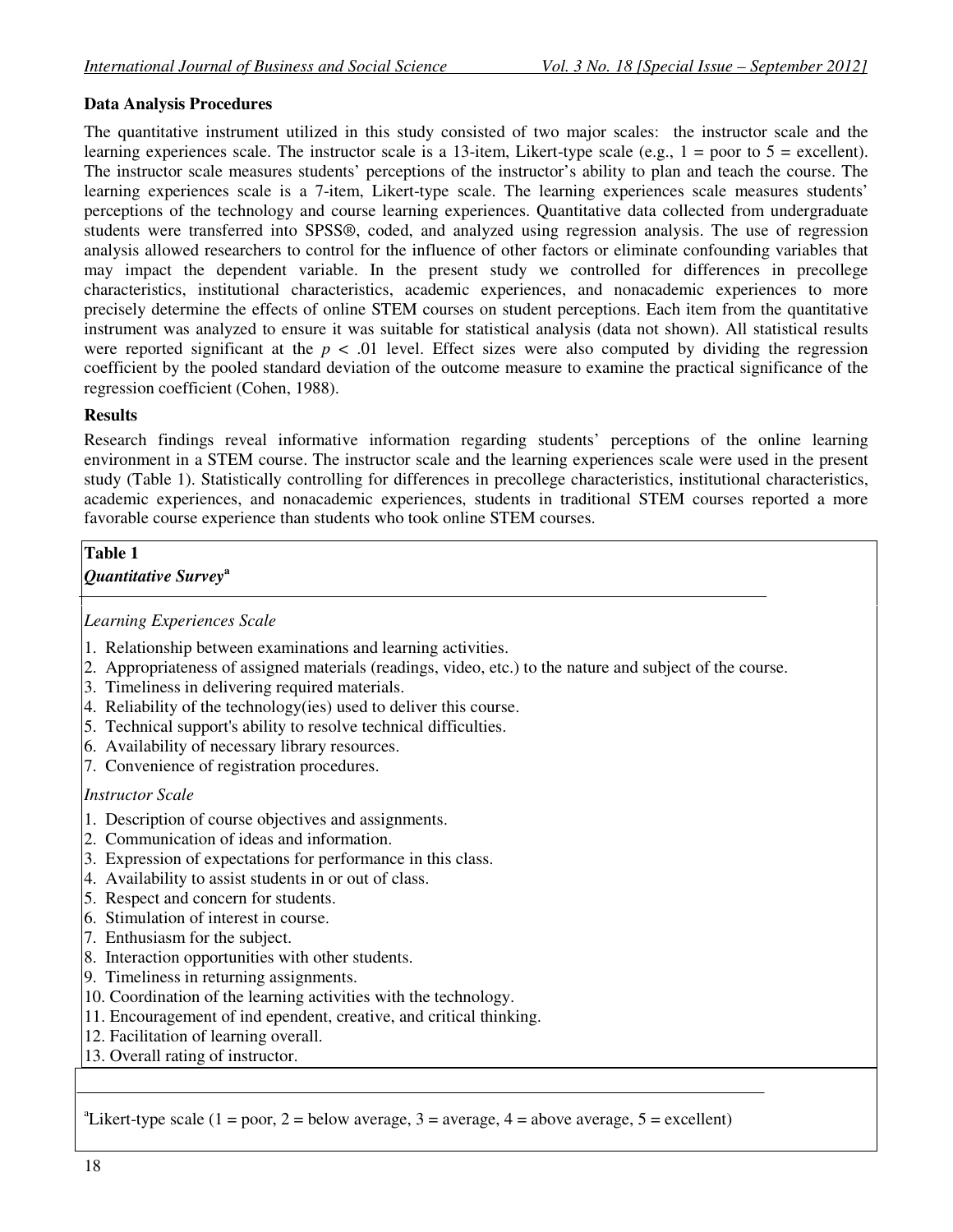Table 2 summarizes the direct effects of taking an online STEM course (versus a traditional STEM course) on students' perceptions of the academic environment. Multiple regression analyses demonstrated that taking an online STEM course had significant and negative direct effects on students' scores on the learning experiences scale  $(B = -1.473, p < .01)$ .

| Table 2                                                                |                               |      |  |
|------------------------------------------------------------------------|-------------------------------|------|--|
| Effects of Online STEM Courses on Students' Perceptions <sup>a,b</sup> |                               |      |  |
| <b>Scale</b>                                                           | <b>Regression Coefficient</b> |      |  |
| Learning Experiences Scale                                             | $-1.473***$                   | .086 |  |
|                                                                        | $(-.132)$                     |      |  |

<sup>a</sup>Top number is the unstandardized regression coefficient, number in parentheses is the standardized regression coefficient.

<sup>b</sup>Statistically controlling for: age; gender; year in school, grade point average; residence status; hours spent studying per week; and hours spent working on-campus and off-campus per week

\*\*\* *p* < .01 \*\* *p* < .05 \* *p* < .10

Table 3 summarizes the direct effects of taking an online STEM course (versus a traditional STEM course) on students' perceptions of the instructor. Regression analyses demonstrated that taking an online STEM course had significant and negative direct effects on students' scores on the instructor scale  $(B = -2.835, p < .01)$ .

| Table 3                                                                |                               |      |  |
|------------------------------------------------------------------------|-------------------------------|------|--|
| Effects of Online STEM Courses on Students' Perceptions <sup>a,b</sup> |                               |      |  |
| <b>Scale</b>                                                           | <b>Regression Coefficient</b> |      |  |
| <b>Instructor Scale</b>                                                | $-2.835***$                   | .084 |  |
|                                                                        | $(-.139)$                     |      |  |

<sup>a</sup>Top number is the unstandardized regression coefficient, number in parentheses is the standardized regression coefficient.

<sup>b</sup>Statistically controlling for: age; gender; year in school, grade point average; residence status; hours spent studying per week; and hours spent working on-campus and off-campus per week

\*\*\* *p* < .01 \*\* *p* < .05 \* *p* < .10

# *Discussion*

Data presented in Table 2 indicates that online students perceive inadequacies with the online instructional environment in terms of the fundamental support systems that enhance student performance. Further, research findings presented in Table 3 suggests that online instructors may consider evaluating and modifying certain aspects of their courses, for example how they integrate technology in their courses and stimulate interest in online STEM courses. Most college faculty members are very familiar with the traditional evaluation surveys administered at the end of the semester. These summative assessment strategies occasionally provide useful feedback on how to improve the course. A more efficient evaluation strategy should involve the use of formative assessment approaches (e.g., midterm teaching and learning evaluation surveys). Following midterm evaluations, student response data could be used during the semester to improve instruction and may significantly result in higher student performance and retention rates in STEM online courses. As previously discussed, the use of email to foster successful teaching and learning evaluations is an effective strategy to improve online instructor effectiveness and to improve adherence to student learning objectives (Flowers, Moore, & Flowers, 2011).